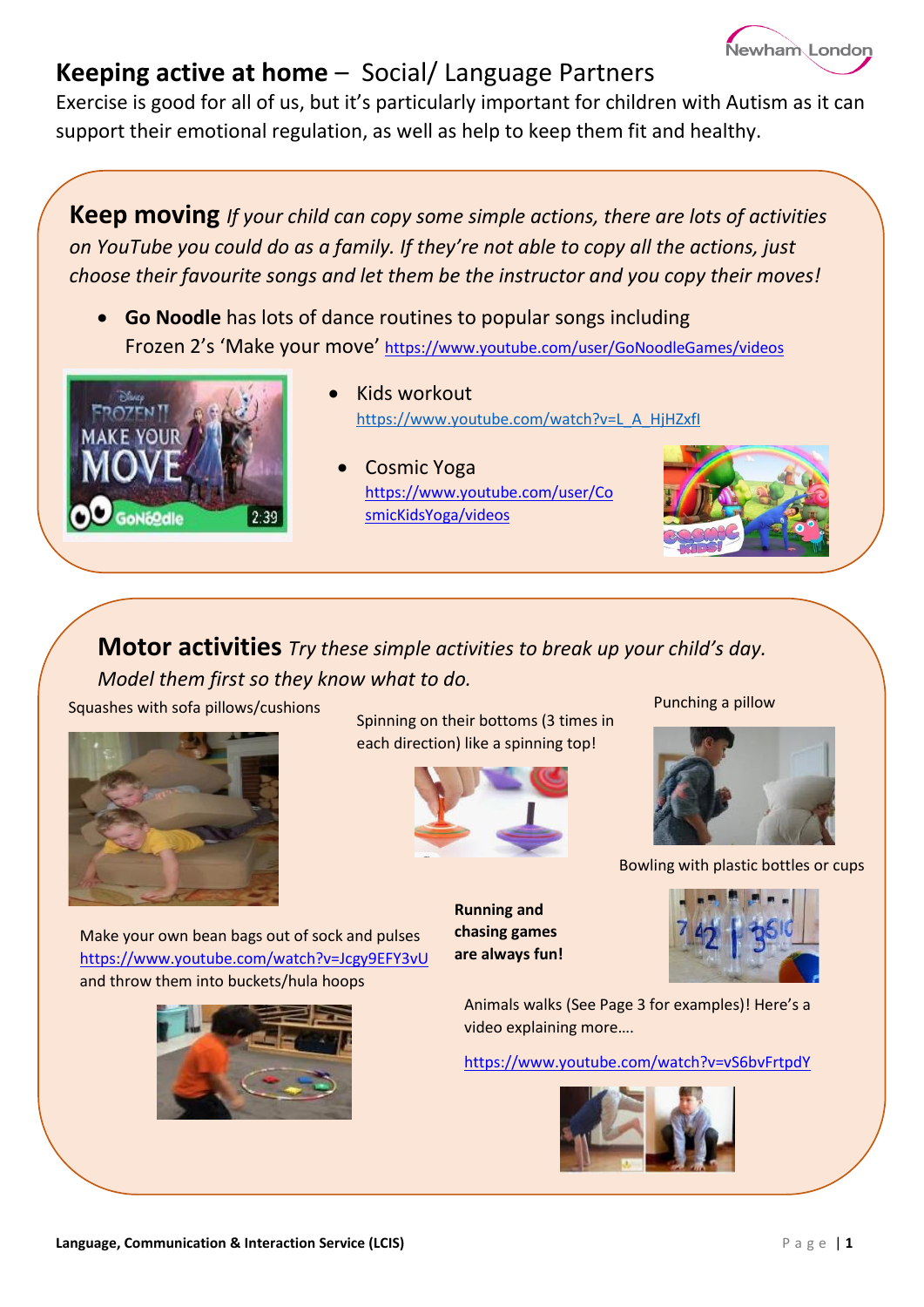## **Keeping active at home** – Social/ Language Partners

**Equipment** *Here are some ideas of equipment that may be helpful. Speak to your LCIS team member, OT and school about what your child may benefit from.*



**Going outside** *The government advises us all to look after our physical and mental wellbeing during this time, and therefore allows for daily exercise outside of the house. Here are some suggestions for supporting your child outside:* 

- Try going out for a walk early in morning or after dinner when its quieter
- Go on a bike or scooter
- After being outside, use visual materials (e.g. sequencing pictures) to support your child to wash their hands correctly .

**Helpful link for further information and guidance:** [https://www.nhsggc.org.uk/kids/healthcare-professionals/paediatric-occupational](https://www.nhsggc.org.uk/kids/healthcare-professionals/paediatric-occupational-therapy/rainbow-gym-during-covid-19/)[therapy/rainbow-gym-during-covid-19/](https://www.nhsggc.org.uk/kids/healthcare-professionals/paediatric-occupational-therapy/rainbow-gym-during-covid-19/)

Walk

Newham London